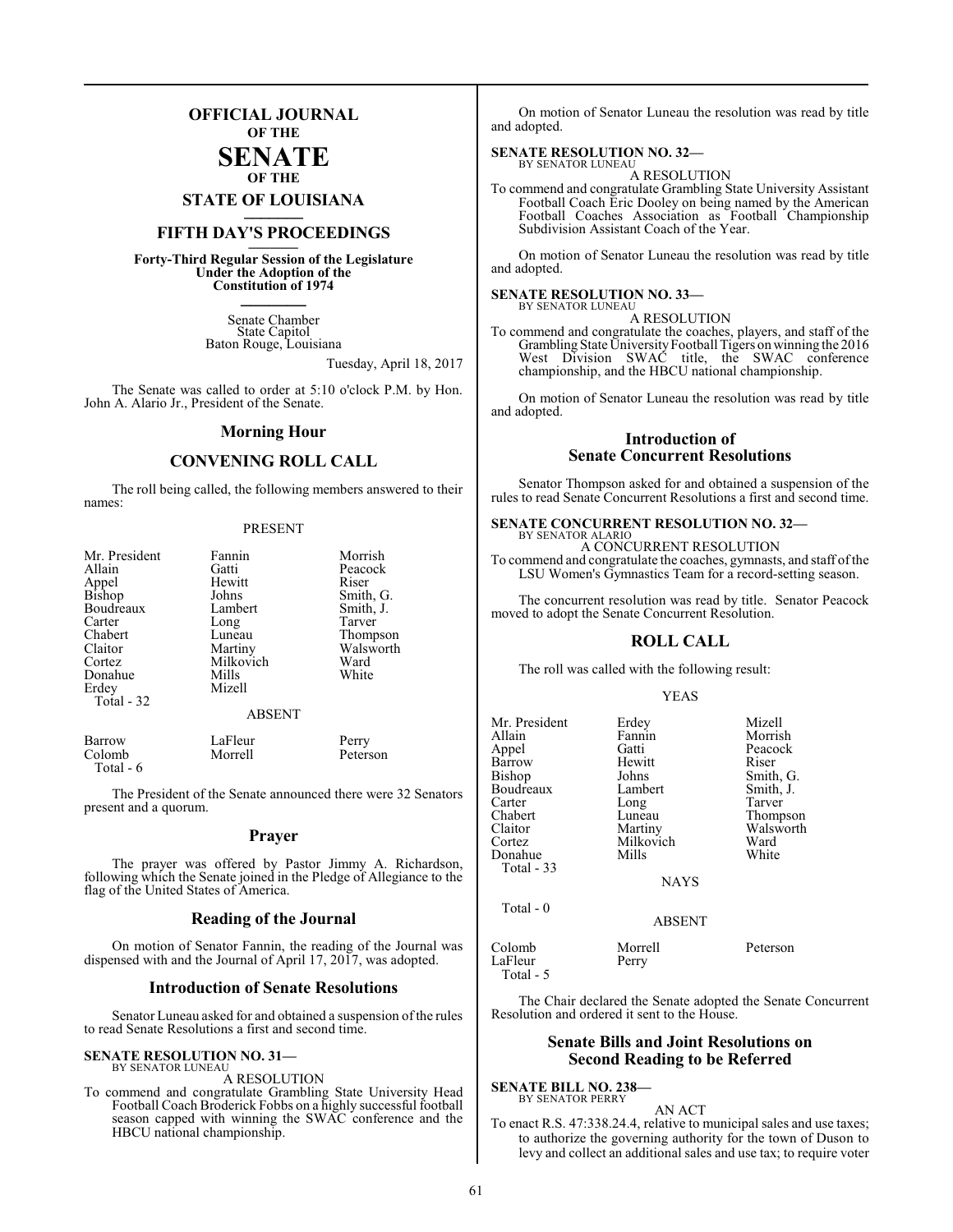approval; to provide for the use of the tax revenue; and to provide for related matters.

The bill was read by title and referred by the President to the Committee on Local and Municipal Affairs.

### **SENATE BILL NO. 239—** BY SENATOR MORRELL

AN ACT

To amend and reenact R.S. 47:463.60(B), relative to special prestige license plates; to provide with respect to the "Animal Friendly" prestige license plate; to provide for an increase of the annual royalty fee; to provide for an effective date; and to provide for related matters.

The bill was read by title and referred by the President to the Committee on Transportation, Highways and Public Works.

### **Senate Resolutions on Second Reading**

### **SENATE RESOLUTION NO. 26—**

BY SENATOR CARTER A RESOLUTION

To recognize April 23, 2017, as "International Children's Day".

On motion of Senator Carter the resolution was read by title and adopted.

### **SENATE RESOLUTION NO. 27—**

BY SENATOR BISHOP A RESOLUTION

To commend the Summer Enrichment Programat the Louisiana State University (LSU) Health Sciences Center New Orleans School of Dentistry.

On motion of Senator Bishop the resolution was read by title and adopted.

### **SENATE RESOLUTION NO. 28—** BY SENATOR BISHOP

A RESOLUTION

To express the sincere condolences of the Senate of the Legislature of Louisiana upon the death of Caramitter Carter-Warren.

On motion of Senator Bishop the resolution was read by title and adopted.

### **SENATE RESOLUTION NO. 29—**

BY SENATOR ALARIO

A RESOLUTION To recognize April 19, 2017, as University of Louisiana System Day at the Louisiana Legislature.

On motion of Senator Peacock the resolution was read by title and adopted.

### **SENATE RESOLUTION NO. 30—** BY SENATOR JOHNS

A RESOLUTION

To commend the Lake Charles' Cintas Corporation location upon receiving the Voluntary Protection Program Star certification from the federal Occupational Safety and Health Administration.

On motion of Senator Johns the resolution was read by title and adopted.

### **Page 2 SENATE 5th DAY'S PROCEEDINGS**

### **Senate Concurrent Resolutions on Second Reading**

**SENATE CONCURRENT RESOLUTION NO. 25—** BY SENATORS CLAITOR AND ALARIO A CONCURRENT RESOLUTION

To urge and request the citizens of Louisiana to recognize the lifesaving benefits of routine colorectal screening examinations and schedule such examinations as deemed appropriate by their physicians.

The concurrent resolution was read by title. Senator Claitor moved to adopt the Senate Concurrent Resolution.

### **ROLL CALL**

The roll was called with the following result:

### YEAS

Mr. President Erdey Peacock Appel Fannin Riser<br>Barrow Hewitt Smith Bishop Johns Smith, J.<br>Boudreaux Long Thompso Boudreaux Long Thompson<br>Carter Luneau Walsworth Example 2013<br>
Chabert Martiny Ward<br>
Martiny Ward Claitor Mills<br>Cortez Mizell Cortez Mizell Donahue Total - 28

Smith, G. Martiny Ward<br>
Mills White

**NAYS** 

### ABSENT

Allain Lambert Peterson Colomb Milkovich Tarver LaFleur Total - 10

Total - 0

The Chair declared the Senate adopted the Senate Concurrent Resolution and ordered it sent to the House.

### **SENATE CONCURRENT RESOLUTION NO. 26—** BY SENATOR WALSWORTH

Morrell<br>Perry

A CONCURRENT RESOLUTION

To designate April 20, 2017, as Alzheimer's Awareness Day at the state capitol and express the continued support of the Louisiana Alzheimer's Disease Task Force's Final Report and the implementation of its recommendations.

The concurrent resolution was read by title. Senator Walsworth moved to adopt the Senate Concurrent Resolution.

### **ROLL CALL**

The roll was called with the following result:

### YEAS

| Mr. President | Fannin  | Mizell    |
|---------------|---------|-----------|
| Appel         | Gatti   | Morrish   |
| Barrow        | Hewitt  | Peacock   |
| Bishop        | Johns   | Riser     |
| Boudreaux     | LaFleur | Smith, G. |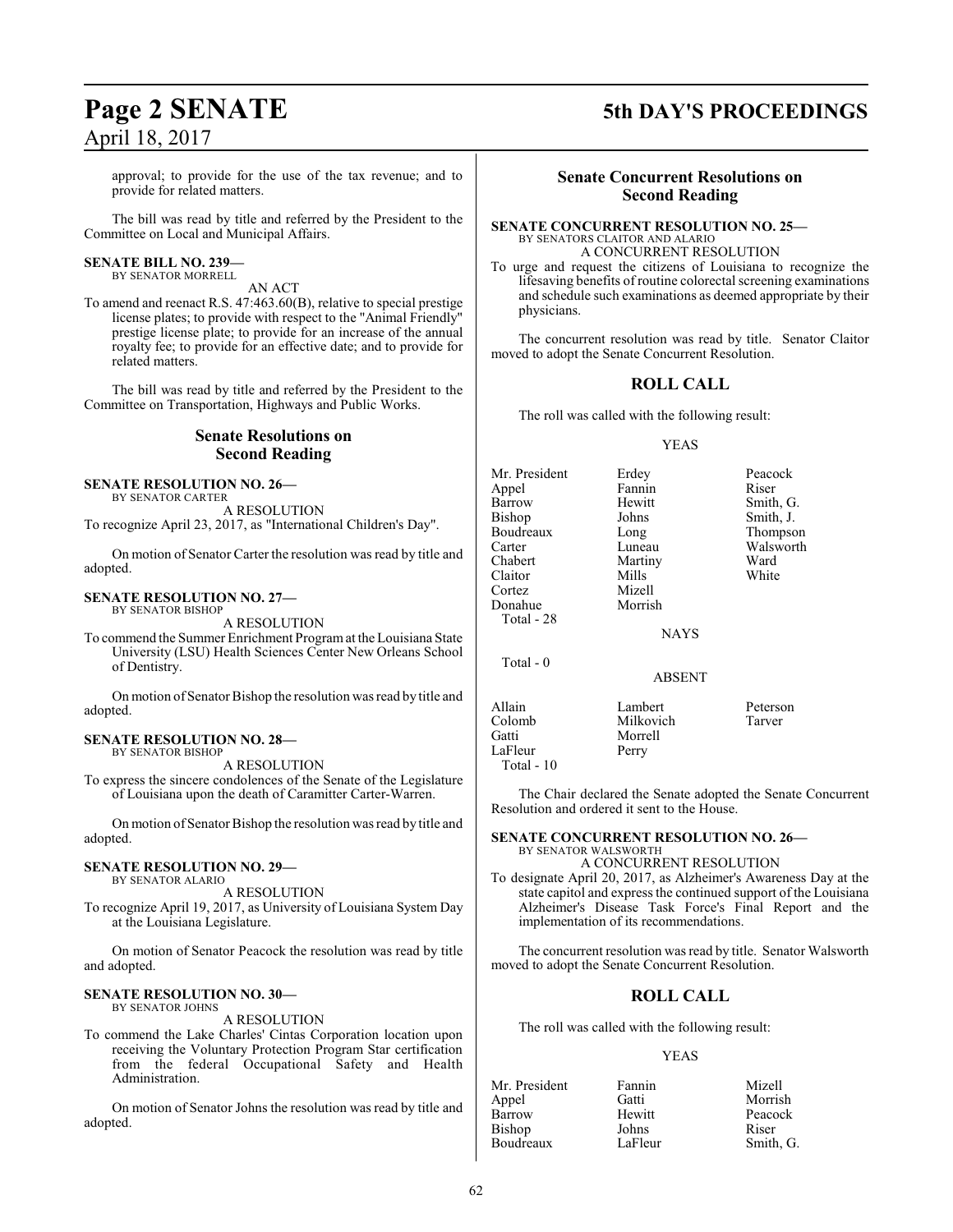Carter Lambert Smith, J.<br>
Chabert Long Thompso Chabert Long Thompson<br>Claitor Luneau Walsworth Claitor Luneau Walsworth<br>
Cortez Martiny Ward Cortez Martiny Ward<br>
Donahue Milkovich White Erdey Total - 32

Milkovich<br>Mills

NAYS

| <b>otal</b> |  |  |
|-------------|--|--|
|-------------|--|--|

ABSENT

| Allain    | Morrell | Peterson |
|-----------|---------|----------|
| Colomb    | Perry   | Tarver   |
| Total - 6 |         |          |

The Chair declared the Senate adopted the Senate Concurrent Resolution and ordered it sent to the House.

### **SENATE CONCURRENT RESOLUTION NO. 28—**

BY SENATOR GARY SMITH AND REPRESENTATIVE GREGORY MILLER A CONCURRENT RESOLUTION

To commend Cara Ursin, a senior at Destrehan High School, on receipt of the Louisiana Gatorade Player of the Year for Girls' Basketball award for the third consecutive year.

The concurrent resolution was read by title. Senator Gary Smith moved to adopt the Senate Concurrent Resolution.

### **ROLL CALL**

The roll was called with the following result:

### YEAS

| Mr. President | Fannin      | Morrish   |
|---------------|-------------|-----------|
| Allain        | Gatti       | Peacock   |
| Appel         | Hewitt      | Riser     |
| Barrow        | Johns       | Smith, G. |
| <b>Bishop</b> | LaFleur     | Smith, J. |
| Boudreaux     | Lambert     | Tarver    |
| Carter        | Long        | Thompson  |
| Chabert       | Luneau      | Walsworth |
| Claitor       | Martiny     | Ward      |
| Cortez        | Milkovich   | White     |
| Donahue       | Mills       |           |
| Erdey         | Mizell      |           |
| Total - 34    |             |           |
|               | <b>NAYS</b> |           |
| Total - 0     |             |           |

### ABSENT

| Colomb    | Perry    |  |
|-----------|----------|--|
| Morrell   | Peterson |  |
| Total - 4 |          |  |

The Chair declared the Senate adopted the Senate Concurrent Resolution and ordered it sent to the House.

### **SENATE CONCURRENT RESOLUTION NO. 29—**

BY SENATOR GARY SMITH AND REPRESENTATIVE GREGORY **MILLER** A CONCURRENT RESOLUTION

To commend the players and coaches of the Destrehan High School LadyCats upon winning the Louisiana High School Athletic Association Class 5A girls' basketball state championship title

# **5th DAY'S PROCEEDINGS Page 3 SENATE** April 18, 2017

and to congratulate the LadyCats on an outstanding 2016-2017 perfect season.

The concurrent resolution was read by title. Senator Gary Smith moved to adopt the Senate Concurrent Resolution.

### **ROLL CALL**

The roll was called with the following result:

### YEAS

| Mr. President | Fannin      | Mizell    |
|---------------|-------------|-----------|
| Appel         | Gatti       | Morrish   |
| Barrow        | Hewitt      | Peacock   |
| Bishop        | Johns       | Riser     |
| Boudreaux     | LaFleur     | Smith, G. |
| Carter        | Lambert     | Smith, J. |
| Chabert       | Long        | Tarver    |
| Claitor       | Luneau      | Thompson  |
| Cortez        | Martiny     | Walsworth |
| Donahue       | Milkovich   | Ward      |
| Erdey         | Mills       | White     |
| Total $-33$   |             |           |
|               | <b>NAYS</b> |           |
| Total - 0     |             |           |
|               | ABSENT      |           |

| Allain    | Morrell | Peterson |
|-----------|---------|----------|
| Colomb    | Perry   |          |
| Total - 5 |         |          |

The Chair declared the Senate adopted the Senate Concurrent Resolution and ordered it sent to the House.

### **SENATE CONCURRENT RESOLUTION NO. 30—** BY SENATOR MORRELL

A CONCURRENT RESOLUTION To memorialize Congress to create a reliable, predictable stream of resources to address deferred maintenance needs in America's National Park System and to designate April 15, 2017, through April 23, 2017, as "National Park Week" in Louisiana.

The concurrent resolution was read by title. Senator Thompson moved to adopt the Senate Concurrent Resolution.

### **ROLL CALL**

The roll was called with the following result:

### YEAS

Mr. President Fannin Mizell<br>Appel Gatti Morris Appel Gatti Morrish<br>
Barrow Hewitt Peacock Bishop Johns Riser<br>Boudreaux LaFleur Smith, G. Boudreaux LaFleur<br>Carter Lambert Chabert Long<br>Claitor Luneau Claitor Luneau Thompson Cortez Martiny Walsworth<br>
Donahue Milkovich Ward Erdey Total - 33

Hewitt Peacock<br>Johns Riser Smith, J.<br>Tarver Milkovich Ward<br>
Mills White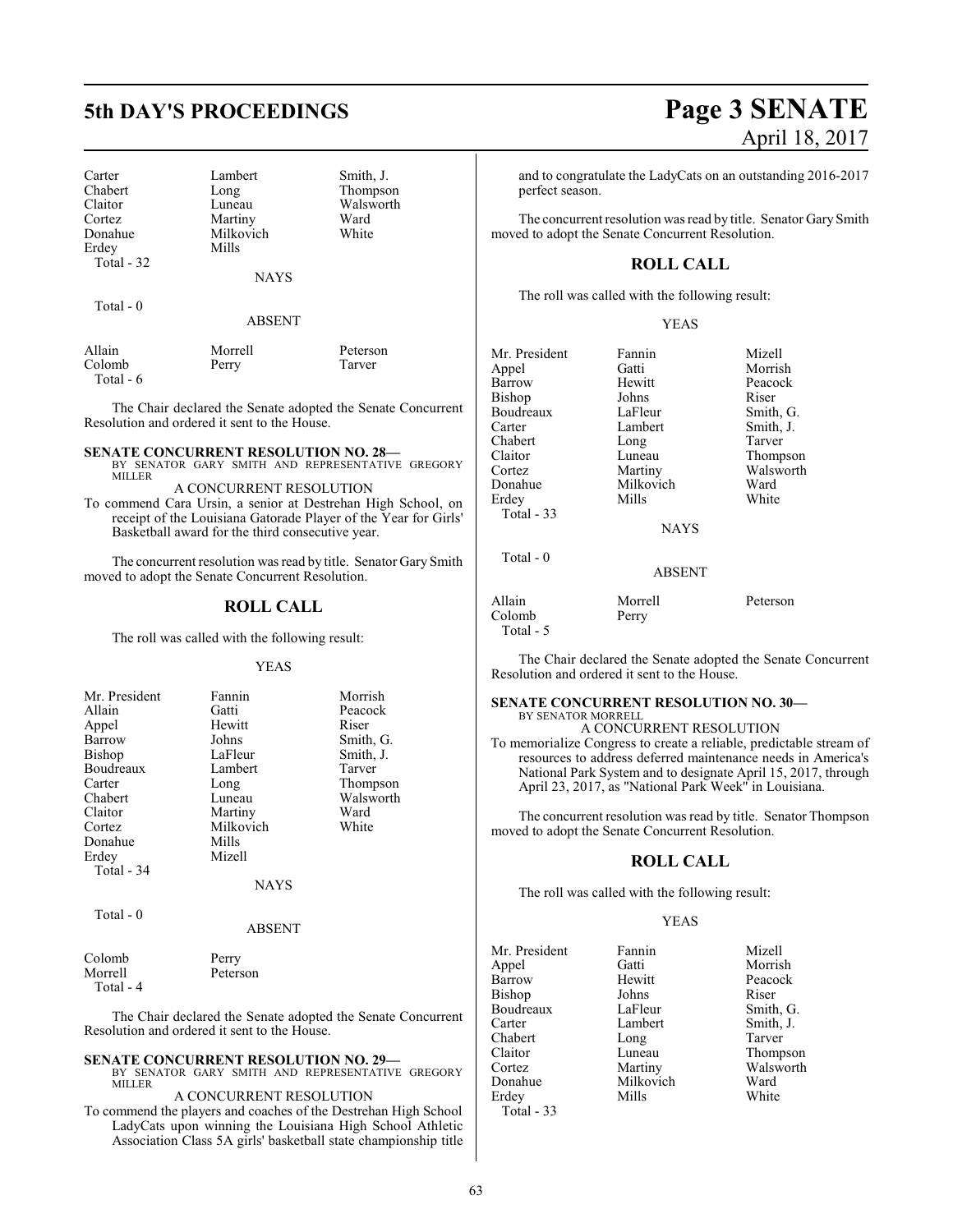## **Page 4 SENATE 5th DAY'S PROCEEDINGS** April 18, 2017

Total - 5

### **NAYS**

| Total $-0$       | <b>ABSENT</b>    |          |
|------------------|------------------|----------|
| Allain<br>Colomb | Morrell<br>Perry | Peterson |

The Chair declared the Senate adopted the Senate Concurrent Resolution and ordered it sent to the House.

### **SENATE CONCURRENT RESOLUTION NO. 31—** BY SENATOR WHITE

A CONCURRENT RESOLUTION

To continue and provide for the Louisiana Law Enforcement Body Camera Implementation Task Force to study and make recommendations regarding the requirements for implementation and development of best procedures for the use of body cameras and policies for access to and use of body camera recordings by law enforcement agencies in this state, and to provide for a written report of its recommendations and findings not later than sixty days prior to the 2018 Regular Session of the Louisiana Legislature.

The resolution was read by title and referred by the President to the Committee on Judiciary C.

### **House Concurrent Resolutions on Second Reading**

### **HOUSE CONCURRENT RESOLUTION NO. 27—**

BY REPRESENTATIVE CHANEY A CONCURRENT RESOLUTION

To commend Mary Lou Bairns father for providing musical education and service to Louisiana's children and adults for over fifty-four years.

The resolution was read by title. Senator Thompson moved to concur in the House Concurrent Resolution.

### **ROLL CALL**

The roll was called with the following result:

### YEAS

| Mr. President<br>Allain        | Fannin<br>Gatti   | Morrish<br>Peacock |
|--------------------------------|-------------------|--------------------|
| Appel                          | Hewitt            | Riser              |
| Barrow                         | Johns             | Smith, G.          |
| Bishop                         | LaFleur           | Smith, J.          |
| Boudreaux                      | Lambert           | Tarver             |
| Carter                         | Long              | Thompson           |
| Chabert                        | Luneau            | Walsworth          |
| Claitor                        | Martiny           | Ward               |
| Cortez                         | Milkovich         | White              |
| Donahue                        | Mills             |                    |
| Erdey                          | Mizell            |                    |
| Total - 34                     |                   |                    |
|                                | NAYS              |                    |
| Total - 0                      |                   |                    |
|                                | <b>ABSENT</b>     |                    |
| Colomb<br>Morrell<br>Total - 4 | Perry<br>Peterson |                    |

The Chair declared the Senate concurred in the House Concurrent Resolution and ordered it returned to the House.

### **HOUSE CONCURRENT RESOLUTION NO. 28—** BY REPRESENTATIVE HOFFMANN A CONCURRENT RESOLUTION

To recognize October 2017 as Dyslexia Awareness Month and to urge and request schools and state and local educational agencies to address the significant educational implications of dyslexia.

The resolution was read by title. Senator Walsworth moved to concur in the House Concurrent Resolution.

### **ROLL CALL**

The roll was called with the following result:

### YEAS

| Mr. President | Erdey       | Mizell    |
|---------------|-------------|-----------|
| Allain        | Fannin      | Morrish   |
| Appel         | Gatti       | Peacock   |
| Barrow        | Hewitt      | Riser     |
| Bishop        | Johns       | Smith, G. |
| Boudreaux     | Lambert     | Smith, J. |
| Carter        | Long        | Tarver    |
| Chabert       | Luneau      | Thompson  |
| Claitor       | Martiny     | Walsworth |
| Cortez        | Milkovich   | Ward      |
| Donahue       | Mills       | White     |
| Total - 33    |             |           |
|               | <b>NAYS</b> |           |
| Total $-0$    |             |           |
|               | ABSENT      |           |

### NAYS

### **BSENT**

| Colomb    | Morrell | Peterson |
|-----------|---------|----------|
| LaFleur   | Perry   |          |
| Total - 5 |         |          |

The Chair declared the Senate concurred in the House Concurrent Resolution and ordered it returned to the House.

#### **HOUSE CONCURRENT RESOLUTION NO. 29—** BY REPRESENTATIVE LEGER

A CONCURRENT RESOLUTION

To designate Wednesday, April 19, 2017, as New Orleans Day at the Legislature of Louisiana, to commend the city of New Orleans, and to provide for a suitable observance of this special day.

The resolution was read by title. Senator Bishop moved to concur in the House Concurrent Resolution.

### **ROLL CALL**

The roll was called with the following result:

### YEAS

| Mr. President | Erdey     | Mizell    |
|---------------|-----------|-----------|
| Allain        | Fannin    | Morrish   |
| Appel         | Gatti     | Peacock   |
| Barrow        | Hewitt    | Riser     |
| Bishop        | Johns     | Smith, G. |
| Boudreaux     | Lambert   | Smith, J. |
| Carter        | Long      | Tarver    |
| Chabert       | Luneau    | Thompson  |
| Claitor       | Martiny   | Walsworth |
| Cortez        | Milkovich | Ward      |
| Donahue       | Mills     | White     |
| Total - 33    |           |           |

**NAYS** 

Total - 0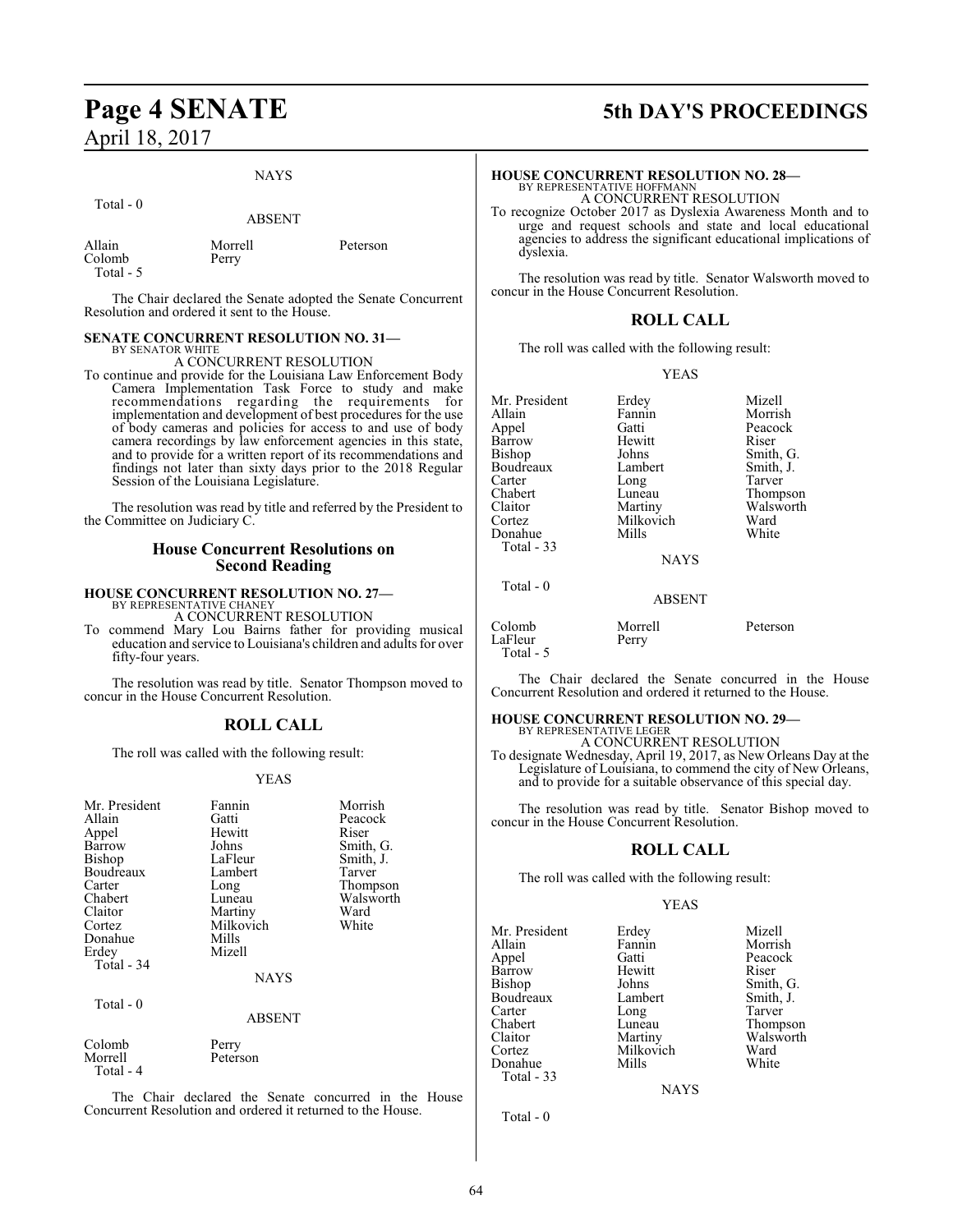## **5th DAY'S PROCEEDINGS Page 5 SENATE**

Perry

### ABSENT

| Colomb    |
|-----------|
| LaFleur   |
| Total - 5 |

Morrell Peterson

The Chair declared the Senate concurred in the House Concurrent Resolution and ordered it returned to the House.

### **HOUSE CONCURRENT RESOLUTION NO. 31—** BY REPRESENTATIVE MCFARLAND

A CONCURRENT RESOLUTION

To commend D. Neil Granger, Ph.D., for his many accomplishments and contributions to the Louisiana State University (LSU) Health Sciences Center in Shreveport.

The resolution was read by title. Senator Long moved to concur in the House Concurrent Resolution.

### **ROLL CALL**

The roll was called with the following result:

### YEAS

| Mr. President | Fannin    | Morrish   |
|---------------|-----------|-----------|
| Allain        | Gatti     | Peacock   |
| Appel         | Hewitt    | Riser     |
| Barrow        | Johns     | Smith, G. |
| Bishop        | LaFleur   | Smith, J. |
| Boudreaux     | Lambert   | Tarver    |
| Carter        | Long      | Thompson  |
| Chabert       | Luneau    | Walsworth |
| Claitor       | Martiny   | Ward      |
| Cortez        | Milkovich | White     |
| Donahue       | Mills     |           |
| Erdey         | Mizell    |           |
| Total - 34    |           |           |
|               | NAYS      |           |
| Total - 0     |           |           |
|               | ABSENT    |           |
| Colomb        | Perry     |           |
| Morrell       | Peterson  |           |
| Total - 4     |           |           |

The Chair declared the Senate concurred in the House Concurrent Resolution and ordered it returned to the House.

### **HOUSE CONCURRENT RESOLUTION NO. 33—**

BY REPRESENTATIVES JENKINS, ARMES, BAGNERIS, BARRAS, BILLIOT, BOUIE, TERRY BROWN, CARMODY, ROBBY CARTER, STEVE CARTER, CHANEY, COX, EDMONDS, FRANKLIN, GISCLAIR, GLOVER, LANCE HARRIS, HILL, HOFFMANN, HOWARD, HUNTER, JACKSON, JONES, JORDAN, TERRY LANDRY, LEBAS, LYONS, MCFARLAND, NORTON, PIERRE, PUGH, REYNOLDS, SMITH, STAGNI, THOMAS, JEFFERSON, AND LEGER

A CONCURRENT RESOLUTION

To commend Dr. G. E. Ghali, D.D.S., M.D., F.A.C.S., F.R.C.S. (Ed.), Chancellor of Louisiana State University Health Sciences Center in Shreveport, for extraordinary leadership in the advancement of the institution and in the rich legacy of medical instruction and research that he contributes to his community, the state, and the world.

The resolution was read by title. Senator Tarver moved to concur in the House Concurrent Resolution.

# April 18, 2017

### **ROLL CALL**

The roll was called with the following result:

### YEAS

| Mr. President | Fannin        | Morrish   |
|---------------|---------------|-----------|
| Appel         | Gatti         | Peacock   |
| Barrow        | Hewitt        | Riser     |
| <b>Bishop</b> | Johns         | Smith, G. |
| Boudreaux     | Lambert       | Smith, J. |
| Carter        | Long          | Tarver    |
| Chabert       | Luneau        | Thompson  |
| Claitor       | Martiny       | Walsworth |
| Cortez        | Milkovich     | Ward      |
| Donahue       | Mills         | White     |
| Erdey         | Mizell        |           |
| Total - 32    |               |           |
|               | <b>NAYS</b>   |           |
| Total - 0     |               |           |
|               | <b>ABSENT</b> |           |

Allain LaFleur Perry<br>Colomb Morrell Peters Peterson Total - 6

The Chair declared the Senate concurred in the House Concurrent Resolution and ordered it returned to the House.

### **HOUSE CONCURRENT RESOLUTION NO. 34—**

BY REPRESENTATIVES BERTHELOT, BACALA, PRICE, AND SCHEXNAYDER AND SENATOR LAMBERT A CONCURRENT RESOLUTION

To commend G. W. Carver Primary School in Ascension Parish upon receipt of the 2017 TAP Founder's Award from the National Institute for Excellence in Teaching.

The resolution was read by title. Senator Lambert moved to concur in the House Concurrent Resolution.

### **ROLL CALL**

The roll was called with the following result:

### YEAS

| Mr. President | Erdey         | Mizell    |
|---------------|---------------|-----------|
|               |               |           |
| Allain        | Fannin        | Morrish   |
| Appel         | Gatti         | Peacock   |
| Barrow        | Hewitt        | Riser     |
| Bishop        | Johns         | Smith, G. |
| Boudreaux     | Lambert       | Smith, J. |
| Carter        | Long          | Tarver    |
| Chabert       | Luneau        | Thompson  |
| Claitor       | Martiny       | Walsworth |
| Cortez        | Milkovich     | Ward      |
| Donahue       | Mills         | White     |
| Total $-33$   |               |           |
|               | <b>NAYS</b>   |           |
| Total $-0$    |               |           |
|               | <b>ABSENT</b> |           |
| Colomb        | Morrell       | Peterson  |

LaFleur Perry Total - 5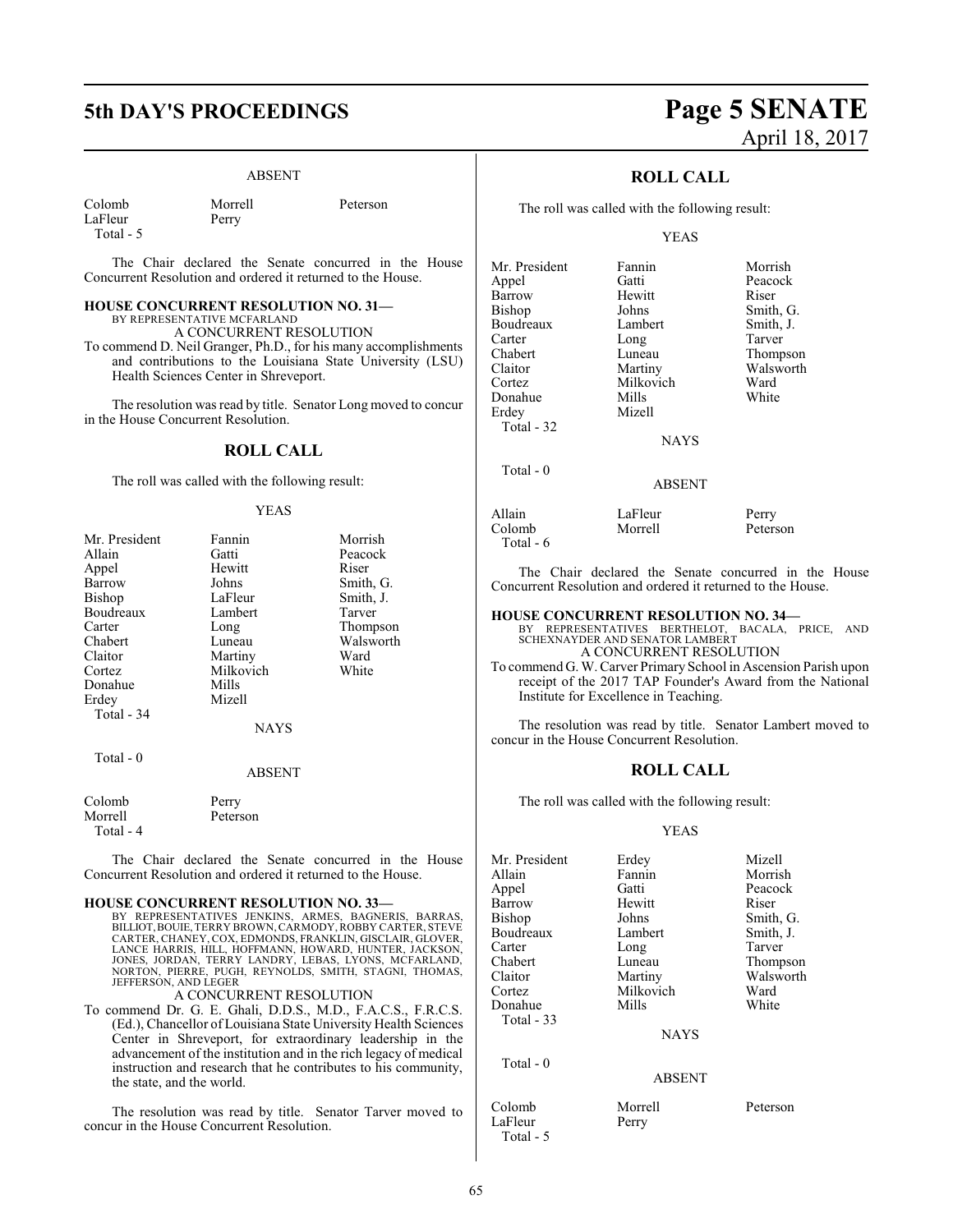The Chair declared the Senate concurred in the House Concurrent Resolution and ordered it returned to the House.

### **HOUSE CONCURRENT RESOLUTION NO. 35—**

BY REPRESENTATIVE BAGLEY A CONCURRENT RESOLUTION

To commend Dennis J. O'Callaghan, Ph.D., for his many accomplishments and contributions to his field.

The resolution was read by title. Senator Tarver moved to concur in the House Concurrent Resolution.

### **ROLL CALL**

The roll was called with the following result:

### YEAS

| Mr. President<br>Allain<br>Appel<br>Barrow<br>Bishop<br>Boudreaux<br>Carter<br>Chabert<br>Claitor<br>Cortez | Erdey<br>Fannin<br>Gatti<br>Hewitt<br>Johns<br>Lambert<br>Long<br>Luneau<br>Martiny<br>Milkovich | Mizell<br>Morrish<br>Peacock<br>Riser<br>Smith, G.<br>Smith, J.<br>Tarver<br>Thompson<br>Walsworth<br>Ward |
|-------------------------------------------------------------------------------------------------------------|--------------------------------------------------------------------------------------------------|------------------------------------------------------------------------------------------------------------|
| Donahue                                                                                                     | Mills                                                                                            | White                                                                                                      |
| <b>Total - 33</b>                                                                                           | <b>NAYS</b>                                                                                      |                                                                                                            |
| Total - 0                                                                                                   | <b>ABSENT</b>                                                                                    |                                                                                                            |

| Colomb    | Morrell | Peterson |
|-----------|---------|----------|
| LaFleur   | Perry   |          |
| Total - 5 |         |          |

The Chair declared the Senate concurred in the House Concurrent Resolution and ordered it returned to the House.

#### **HOUSE CONCURRENT RESOLUTION NO. 37—** BY REPRESENTATIVE STOKES

A CONCURRENT RESOLUTION

To recognize and commend TeamGleason and the Gleason Initiative Foundation for tireless advocacy on behalf of persons with amyotrophic lateral sclerosis (ALS) and other neuromuscular diseases and injuries.

The resolution was read by title. Senator Martiny moved to concur in the House Concurrent Resolution.

### **ROLL CALL**

The roll was called with the following result:

### YEAS

| Mr. President | Fannin    | Morrish   |
|---------------|-----------|-----------|
| Allain        | Gatti     | Peacock   |
| Appel         | Hewitt    | Riser     |
| Barrow        | Johns     | Smith, G. |
| Bishop        | LaFleur   | Smith, J. |
| Boudreaux     | Lambert   | Tarver    |
| Carter        | Long      | Thompson  |
| Chabert       | Luneau    | Walsworth |
| Claitor       | Martiny   | Ward      |
| Cortez        | Milkovich | White     |
| Donahue       | Mills     |           |
| Erdey         | Mizell    |           |
| Total - 34    |           |           |
|               |           |           |

### **Page 6 SENATE 5th DAY'S PROCEEDINGS**

NAYS

ABSENT

Colomb Perry<br>Morrell Peterson

Total - 0

Morrell Total - 4

The Chair declared the Senate concurred in the House Concurrent Resolution and ordered it returned to the House.

### **Reports of Committees**

The following reports of committees were received and read:

### **REPORT OF COMMITTEE ON**

### **AGRICULTURE, FORESTRY, AQUACULTURE, AND RURAL DEVELOPMENT**

Senator Francis C. Thompson, Chairman on behalf of the Committee on Agriculture, Forestry, Aquaculture, and Rural Development, submitted the following report:

### April 18, 2017

To the President and Members of the Senate:

I am directed by your Committee on Agriculture, Forestry, Aquaculture, and Rural Development to submit the following report:

#### **SENATE BILL NO. 64—** BY SENATOR GATTI

AN ACT

To amend and reenact R.S. 3:2463(C) and (E) and to enact R.S.  $3:2462(6)$  and  $2465(E)$  and  $(F)$ , relative to animal shelter operating procedures; to authorize animal shelters to post pictures of animals on a social media account or website; to require inspectors and shelter personnel to annually attend training offered by the Louisiana Animal Control Association; to require animal shelters to implement a seventy-two hour minimum hold time for stray animals; to provide for definitions; and to provide for related matters.

Reported with amendments.

#### **SENATE BILL NO. 195** BY SENATOR CORTEZ

AN ACT

To amend and reenact the introductory paragraph of R.S. 4:152(A) and to enact R.S. 4:152(C), relative to the suspension of racing privileges; to require the Louisiana State RacingCommission to suspend a permittee who has a final and definitive judgment rendered against him mandating payment of past due financial obligations to any individual or business for the boarding of horses; to require the clerk of court to send a certified copy of the final and definitive judgment to the commission; to provide for the suspension period; and to provide for related matters.

Reported favorably.

Respectfully submitted, FRANCIS C. THOMPSON Chairman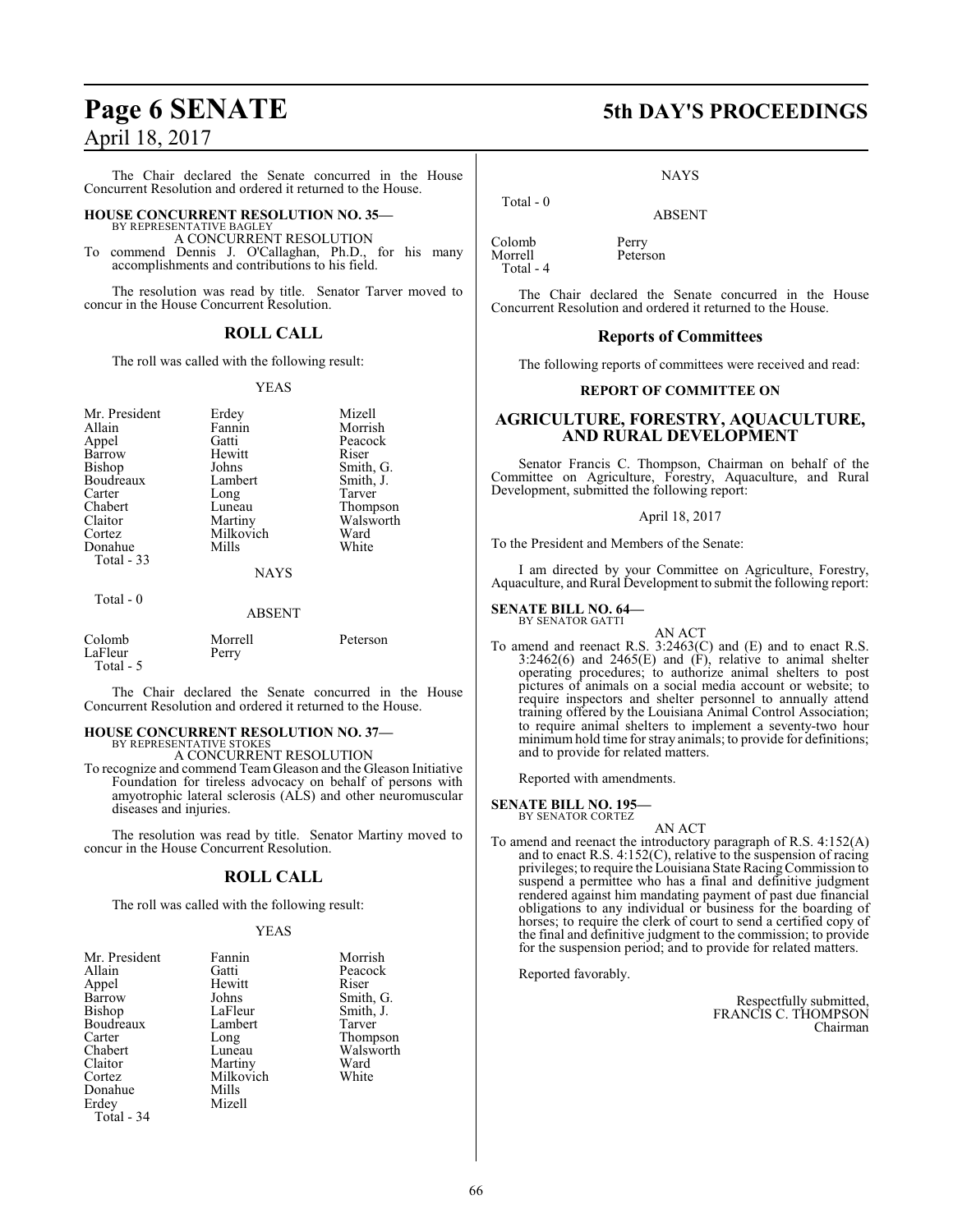## **5th DAY'S PROCEEDINGS Page 7 SENATE**

### **REPORT OF COMMITTEE ON**

### **JUDICIARY C**

Senator Dan Claitor, Chairman on behalf of the Committee on Judiciary C, submitted the following report:

April 18, 2017

To the President and Members of the Senate:

I am directed by your Committee on Judiciary C to submit the following report:

### **SENATE BILL NO. 16—** BY SENATOR CLAITOR

AN ACT

To amend and reenact Code of Criminal Procedure Article 878.1(A) and the introductory paragraph of R.S. 15:574.4(E)(1) and  $574.4(E)(1)(a)$ , and to enact R.S.  $15:574.4(F)$ , relative to juvenile parole eligibility; to provide parole eligibility for juveniles sentenced to life imprisonment without the possibility of parole for certain homicide offenses; to provide for conditions; to provide relative to the sentencing hearing for certain juvenile offenders convicted of first degree murder; and to provide for related matters.

Reported favorably.

Respectfully submitted, DAN CLAITOR Chairman

### **REPORT OF COMMITTEE ON**

### **JUDICIARY B**

Senator Gary L. Smith, Jr., Chairman on behalf of the Committee on Judiciary B, submitted the following report:

April 18, 2017

To the President and Members of the Senate:

I am directed by your Committee on Judiciary B to submit the following report:

#### **SENATE BILL NO. 52—** BY SENATOR LONG

AN ACT

To amend and reenact R.S.  $13:5554(G)(1)$  and to enact R.S. 13:5554(FF), relative to the premiumcosts of group hospital and health insurance for retired sheriffs and retired deputy sheriffs; to provide relative to premium costs for retired sheriffs and retired deputy sheriffs of the Natchitoches Parish Sheriff's Office; to provide for eligibility for payment of premium costs; to provide for applicability; and to provide for related matters.

Reported with amendments.

### **SENATE BILL NO. 86—** BY SENATOR PERRY

AN ACT

To amend and reenact R.S. 16:2(B) and R.S. 42:261(F), relative to legal representation of parishes; to authorize certain parishes to employ its own attorneys; and to provide for related matters.

Reported favorably.

### **SENATE BILL NO. 147—** BY SENATOR RISER

AN ACT

To amend and reenact R.S. 29:40, 102, 116, 120, 132, 136, relative to the Military Department; to provide for the jurisdiction of courts-martial; to provide for the regulation of the Military

# April 18, 2017

Department; to provide for the composition and conduct of disciplinary proceedings of service members; to provide for administration of disciplinary hearings and actions; to provide for exceptional circumstances; and to provide for related matters.

Reported with amendments.

**SENATE BILL NO. 213—**<br>BY SENATOR GARY SMITH

AN ACT

To amend and reenact R.S. 16:516(A), relative to district attorneys; to provide for the payment of group health insurance premiums for certain retired district attorneys; and to provide for related matters.

Reported favorably.

**SENATE BILL NO. 234—** BY SENATOR LAFLEUR

AN ACT

To amend and reenact Code of Criminal Procedure Article 323(A) and (B), relative to bail; to provide that a secured personal surety cannot mortgage movable property to secure a bail undertaking; and to provide for related matters.

Reported with amendments.

Respectfully submitted, GARY L. SMITH JR. Chairman

### **Rules Suspended**

Senator Martiny asked for and obtained a suspension of the rules to recall Senate Bill No. 43 from the Committee on Finance.

### **SENATE BILL NO. 43—**<br>BY SENATOR MARTINY

AN ACT

To amend and reenact R.S. 13:2590(B), the introductory paragraph of 2590.1(B), and (C), relative to justice of the peace courts; to provide for court costs; to provide for distribution of court costs; to provide for court costs in certain parishes; to provide for agreements in cases with out-of-constable jurisdiction; and to provide for related matters.

On motion of Senator Martiny, Senate Bill No. 43 was read by title and recommitted to the Committee on Judiciary A.

### **Senate Bills and Joint Resolutions on Second Reading Reported by Committees**

**SENATE BILL NO. 22—** BY SENATOR PEACOCK

AN ACT

To amend and reenact R.S. 47:305.62(B) and (C)(1), relative to the Annual Louisiana Second Amendment Weekend Holiday; to provide for items eligible for the holiday; to provide for an effective date; and to provide for related matters.

Reported with amendments by the Committee on Revenue and Fiscal Affairs.

### **SENATE COMMITTEE AMENDMENTS**

Amendments proposed by Senate Committee on Revenue and Fiscal Affairs to Original Senate Bill No. 22 by Senator Peacock

AMENDMENT NO. 1

On page1, line 13, delete "**archery**" and insert "hunting"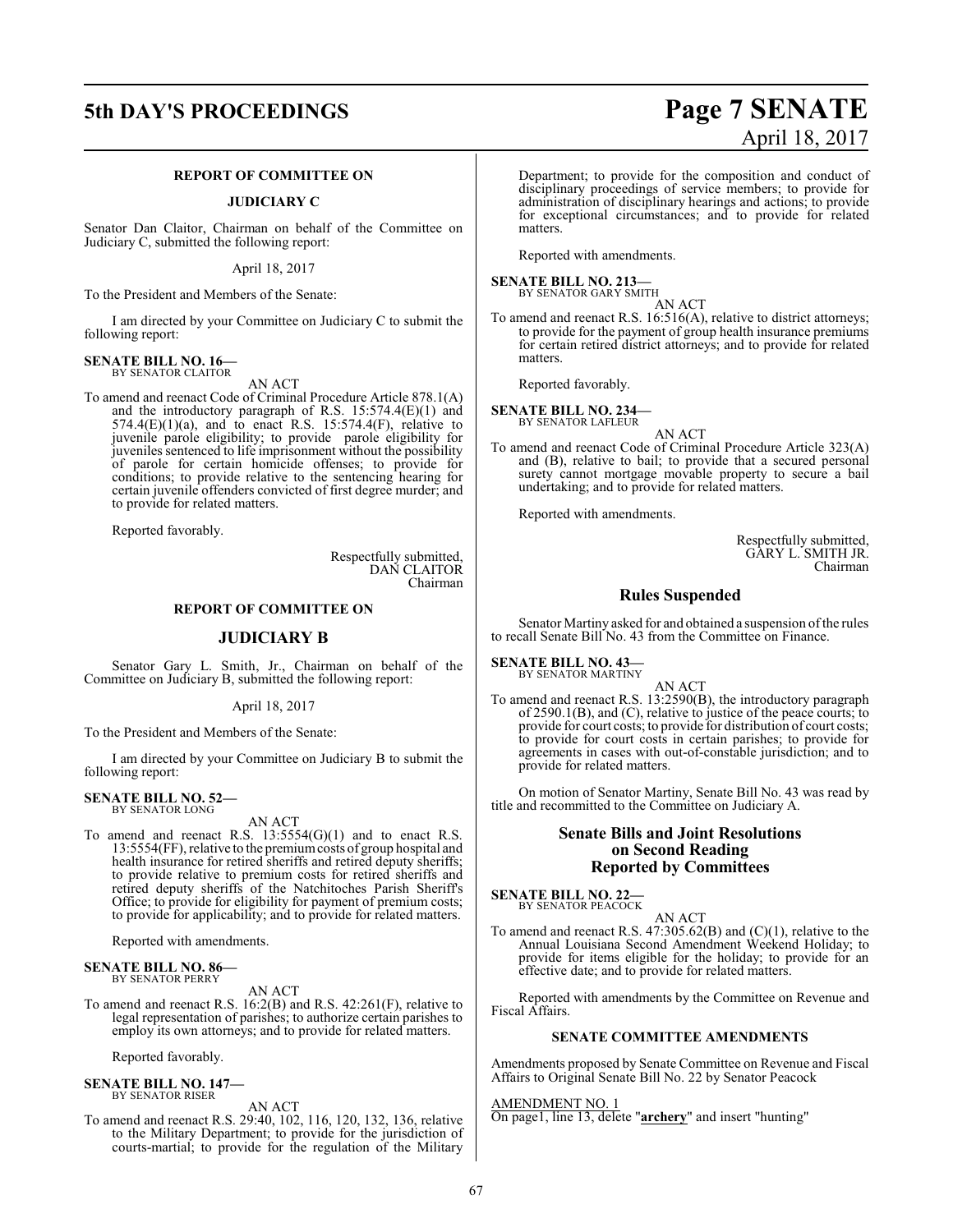## **Page 8 SENATE 5th DAY'S PROCEEDINGS**

AMENDMENT NO. 2

On page 1, line 16, delete "**archery**" and insert "hunting"

### AMENDMENT NO. 3

On page 2, delete lines 2 through 5, and insert:

 $\degree$ "(3) For the purposes of this Section, "hunting supplies" shall mean  $\degree$  surpressured. archery supplies. bows. mean purchases **hunting apparel, archery supplies, bows, broadheads, arrow quivers, arrow rests, bow cases, bow sights, bow releases, bow stabilizers, binoculars, firearm and archery accessories, hearing protection and enhancement, belts, slings, and knives manufactured and marketed primarily for use in hunting**"

### AMENDMENT NO. 4

On page 2, line 16, delete "**archery**" and insert "hunting"

### AMENDMENT NO. 5

On page 2, delete lines 19 through 23 and insert: "Section 2. This Act shall become effective August 1, 2017."

On motion of Senator Erdey, the committee amendment was adopted. The amended bill was read by title, ordered engrossed and passed to a third reading.

### **SENATE BILL NO. 25—** BY SENATOR MORRELL

### AN ACT

To amend and reenact the introductory paragraph of R.S. 47:297(D) and  $(D)(1)$  and to repeal R.S.  $47:297(D)(2)$  as amended by Section 5 of Act No. 125 of the 2015 Regular Session of the Legislature, relative to tax credits; to provide relative to reduction to tax due; to sunset the tax credit for educational expenses; to provide for an effective date; and to provide for related matters.

Reported favorably by the Committee on Revenue and Fiscal Affairs. The bill was read by title, ordered engrossed and passed to a third reading.

### **SENATE BILL NO. 26—** BY SENATOR MORRELL

A JOINT RESOLUTION

Proposing to amend Article VII, Section 21(F) of the Constitution of Louisiana, relative to the industrial property tax exemption; to prohibit contracts pursuant to the industrial property tax exemption program from providing an exemption from school board taxes; and to specify an election for submission of the proposition to electors and provide a ballot proposition.

### **SENATE COMMITTEE AMENDMENTS**

Amendments proposed by Senate Committee on Revenue and Fiscal Affairs to Original Senate Bill No. 26 by Senator Morrell

### AMENDMENT NO. 1

On page 2, line 16, after "**city**" insert "**school board**"

### AMENDMENT NO. 2

On page 2, line 17, after "**parish**" insert "**school board**"

On motion of Senator Erdey, the committee amendment was adopted. The amended bill was read by title, ordered engrossed and passed to a third reading.

### **SENATE BILL NO. 33—** BY SENATOR MORRELL

AN ACT

To amend and reenact Section 4 of Act No. 109 of the 2015 Regular Session of the Legislature

Reported favorably by the Committee on Revenue and Fiscal Affairs. The bill was read by title, ordered engrossed and passed to a third reading.

### **SENATE BILL NO. 48—**

BY SENATOR MORRELL AN ACT

To amend and reenact R.S.  $47:6005(C)(1)$ ,  $(D)(1)$ , and  $(G)$  and to repeal R.S. 47:6005(C)(1) and  $(D)(1)$  as amended by Section 5 of Act No. 125 of the 2015 Regular Session of the Legislature as amended by Section 8 of Act No. 29 of the 2016 First Extraordinary Session of the Legislature, relative to tax credits; to provide for the termination of the tax credit for qualified new recycling manufacturing or process equipment and service contracts; to provide for an effective date; and to provide for related matters.

Reported favorably by the Committee on Revenue and Fiscal Affairs. The bill was read by title, ordered engrossed and passed to a third reading.

### **SENATE BILL NO. 174—**

BY SENATOR MORRELL AN ACT

To amend and reenact R.S. 47:293(9)(a)(i) and (10), and 287.738(G), relative to income tax deductions; to provide for a deduction from individual and corporation income tax for disaster recovery benefits received from state and federal agencies; to provide for a transition rule; to provide for an effective date; and to provide for related matters.

### **SENATE COMMITTEE AMENDMENTS**

Amendments proposed by Senate Committee on Revenue and Fiscal Affairs to Original Senate Bill No. 174 by Senator Morrell

### AMENDMENT NO. 1

On page 1, line 2, delete "R.S.  $47:293(9)(a)(i)$  and  $(10)$ , and 287.738(G)" and insert "R.S. 47:287.738(G), 293(9)(a)(i) and (10)"

AMENDMENT NO. 2

On page 1, line 7, delete "R.S.  $47:293(9)(a)(i)$  and  $(10)$ , and  $287.73\delta(G)$ " and insert "R.S. 47:287.738(G),  $293(9)(a)(i)$  and  $(10)$ "

### AMENDMENT NO. 3

On page 1, delete lines 9 through 17, and on page 2, delete lines 1 through 22

### AMENDMENT NO. 4

On page 2, line 27, change "**a federal or state agency or recovery authority,**" to "**a federal or state agency, a recovery authority, an instrumentality of the state,** 

### AMENDMENT NO. 5

On page 2, after line 29, insert: "\* \* \*

§293. Definitions

The following definitions shall apply throughout this Part, unless the context requires otherwise:

\* \* \* (9)(a) "Tax table income", for resident individuals, means adjusted gross income plus interest on obligations of a state or political subdivision thereof, other than Louisiana and its municipalities, title to which obligations vested with the resident individual on or subsequent to January 1, 1980, and less:

(i) Any gratuitous grant, loan, or other benefit directly or indirectly provided to a taxpayer by a hurricane recovery entity**, or federal or state agency or recovery authority** if such **disaster recovery** benefit was included in federal adjusted gross income. \* \* \*

(10) "Tax table income", for nonresident individuals, means the amount of Louisiana income, as provided in this Part, allocated and apportioned under the provisions of R.S. 47:241 through 247, plus the total amount of the personal exemptions and deductions already included in the tax tables promulgated by the secretary under authority ofR.S. 47:295, less the proportionate amount of the federal income tax liability, excess federal itemized personal deductions, the temporary teacher deduction, the recreation volunteer and volunteer firefighter deduction, the construction code retrofitting deduction,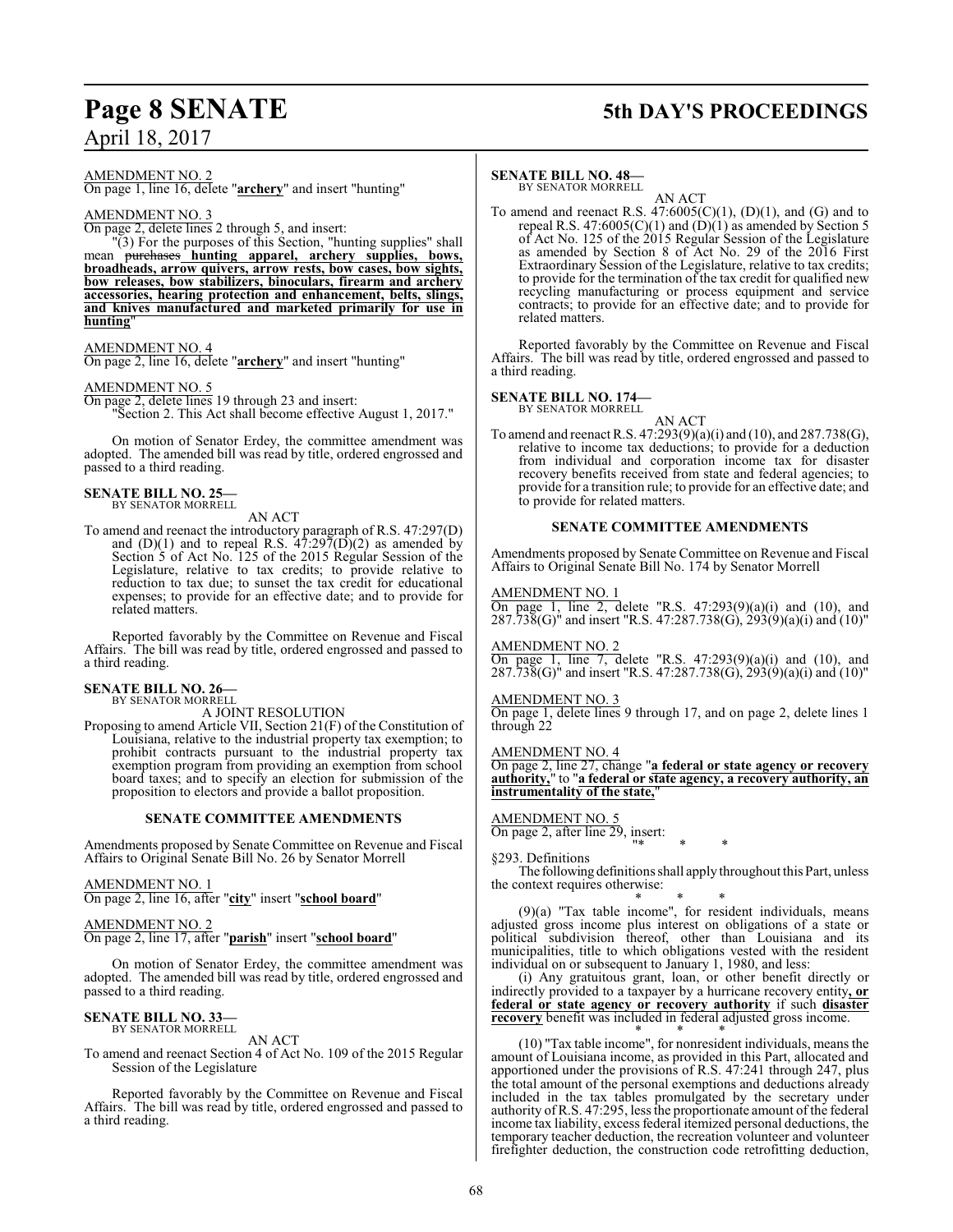# **5th DAY'S PROCEEDINGS Page 9 SENATE**

any gratuitous grant, loan, or other benefit directly or indirectly provided to a taxpayer by a hurricane recovery entity**, or federal or state agency or recovery authority** if such **disaster recovery** benefit was included in federal adjusted gross income, the exclusion provided for in R.S. 47:297.3 for S Bank shareholders, the deduction for expenses disallowed by I.R.C. Section 280C, the deduction for net capital gains, and personal exemptions and deductions provided for in R.S. 47:294. The proportionate amount is to be determined by the ratio of Louisiana income to federal adjusted gross income. When federal adjusted gross income is less than Louisiana income, the ratio shall be one hundred percent. \* \* \*"

On motion of Senator Erdey, the committee amendment was adopted. The amended bill was read by title, ordered engrossed and passed to a third reading.

### **SENATE BILL NO. 175—** BY SENATOR MORRELL

AN ACT To amend and reenact R.S. 47:293(10), and to enact R.S.  $47:293(9)(a)(xviii)$  and  $297.14$ , relative to income tax deductions; to provide for a deduction for unreimbursed disaster related casualty losses not allowed as deductions for federal income tax purposes; to provide for a transition rule; to provide for an effective date; and to provide for related matters.

### **SENATE COMMITTEE AMENDMENTS**

Amendments proposed by Senate Committee on Revenue and Fiscal Affairs to Original Senate Bill No. 175 by Senator Morrell

AMENDMENT NO. 1

On page 3, line 7, change "**home**" to "**personal residence**"

AMENDMENT NO. 2 On page 3, line 14, change "**shall**" to "**may only**"

### AMENDMENT NO. 3

On page 3, between lines 17 and 18, insert"

"**D. If the taxpayer receives any reimbursement in a subsequent year for a loss for which the deduction provided by this Subsection was claimed, the taxpayer shall file an amended individual income tax return for the year in which the deduction was claimed reducing the deduction by the amount of the reimbursement.**"

On motion of Senator Erdey, the committee amendment was adopted. The amended bill was read by title, ordered engrossed and passed to a third reading.

### **SENATE BILL NO. 182—** BY SENATOR MORRELL

AN ACT

To amend and reenact R.S. 47:6006(B)(2), relative to tax credits; to provide with respect to refund limitations involving one consolidated federal income tax return; to provide for an effective date; and to provide for related matters.

### **SENATE COMMITTEE AMENDMENTS**

Amendments proposed by Senate Committee on Revenue and Fiscal Affairs to Original Senate Bill No. 182 by Senator Morrell

AMENDMENT NO. 1 On page 1, line 2, change "R.S.  $47:6006(B)(2)$ " to "R.S. 47:6006(B)(2) and (4)"

AMENDMENT NO. 2

On page 1, line 6, change "R.S. 47:6006(B)(2) is" to "R.S. 47:6006(B)(2) and (4) are"

AMENDMENT NO. 3 On page 2, between lines 4 and 5, insert: April 18, 2017

"(4) Notwithstanding any provision in this Section to the contrary, for a manufacturer, as defined in Subparagraph  $(C)(3)(b)$  of this Section, and for all related parties, affiliates, subsidiaries, parent companies, or owners of such manufacturer for the inventory held that is related to the business of such manufacturer, if the amount of the credit authorized pursuant to Subsection A of this Section exceeds the amount of tax liability for the tax year, the excess credit may only be carried forward as a credit against subsequent Louisiana income or corporation franchise tax liability for a period not to exceed five years and shall not be refundable. The secretary shall promulgate rules to ensure that taxpayers affiliated with or related to any other entity through common ownership by the same interests or as a parent or subsidiary **included in one consolidated federal income tax return** shall be considered one taxpayer for the purpose of the limitations on refundability provided for in this Paragraph. This rulemaking authority shall be in addition to the rulemaking authority provided for elsewhere in this Title. \* \* \*"

On motion of Senator Erdey, the committee amendment was adopted. The amended bill was read by title, ordered engrossed and passed to a third reading.

### **Senator Long in the Chair**

### **Senate Bills and Joint Resolutions on Third Reading and Final Passage, Subject to Call**

### **Called from the Calendar**

Senator Johns asked that Senate Bill No. 41 be called from the Calendar.

**SENATE BILL NO. 41—** BY SENATOR JOHNS

AN ACT

To amend and reenact R.S. 14:46.2(B)(4), 46.3(D)(3), 81.1(E)(5)(c) and (d), 82.1(A), (D)(4), and (E), 83(B)(4), 83.1(B)(4), 83.2(B)(4), 84(B)(4), 85(B)(4), 86(B)(2) and (3), 104(B)(4),  $105(B)(4)$ , and  $282(B)(4)$ , and R.S. 15:539.1(A), (B)(1), (C), and (E) and 539.2(B)(1), relative to sex offenses; to provide for forfeiture of currency by persons convicted of certain sex offenses; to provide for the disposition and distribution of forfeited currency; and to provide for related matters.

### **Floor Amendments**

Senator Martiny sent up floor amendments.

### **SENATE FLOOR AMENDMENTS**

Amendments proposed by Senator Martiny on behalf of the Legislative Bureau to Engrossed Senate Bill No. 41 by Senator Johns

### AMENDMENT NO. 1

On page 3, line 10, following "Subparagraph" and before "of" change "(a)" to "(c)"

### AMENDMENT NO. 2

On page 7, line 13, following first word and before "may" change "Subparagraph (a) of this Paragraph" to "Paragraph (2) of this Subsection"

AMENDMENT NO. 3

On page 10, line 17, change "eighteen" to "twenty-one"

On motion of Senator Martiny, the amendments were adopted.

The bill was read by title. Senator Johns moved the final passage of the amended bill.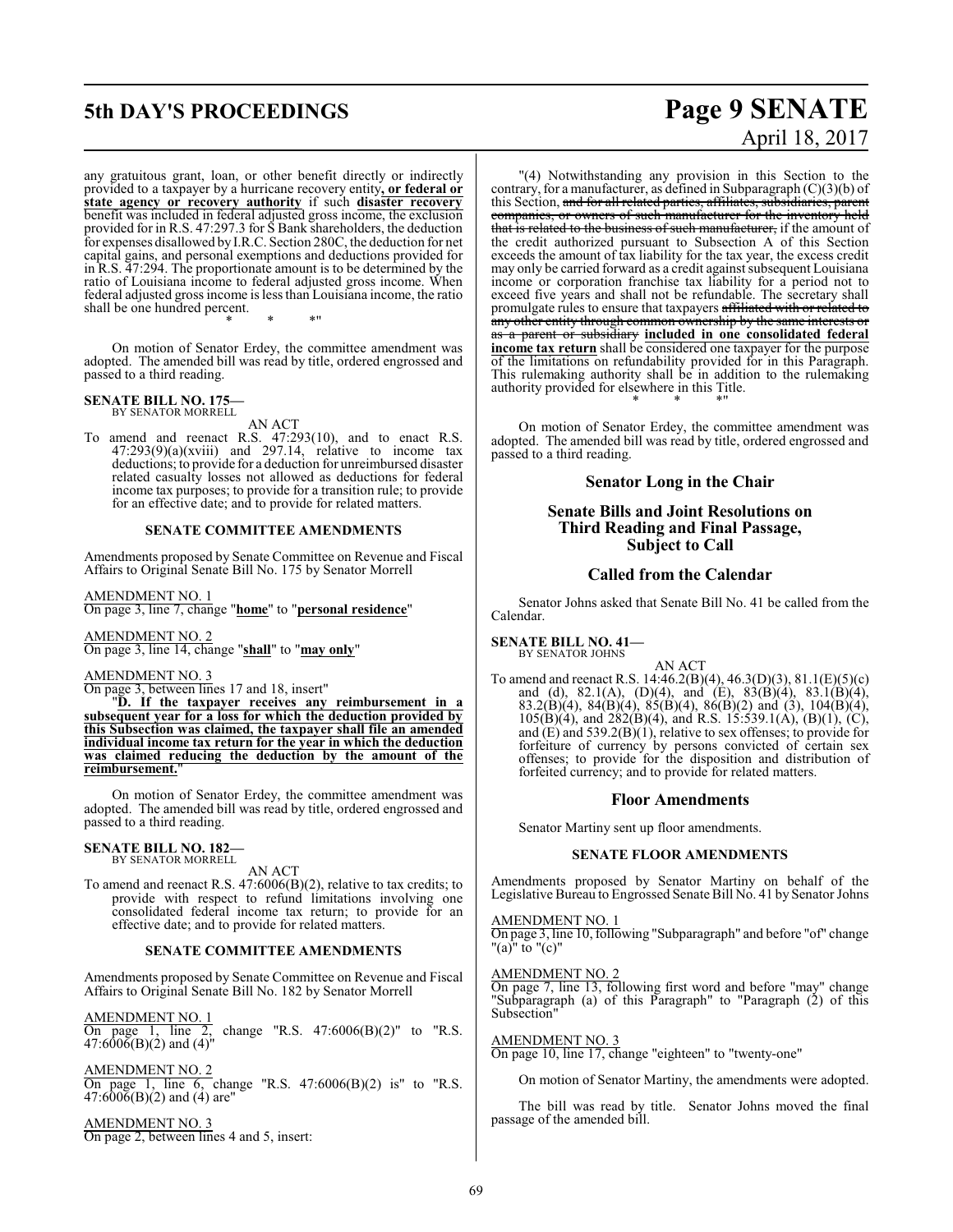## **Page 10 SENATE 5th DAY'S PROCEEDINGS** April 18, 2017

### **ROLL CALL**

The roll was called with the following result:

### YEAS

| Mr. President<br>Allain<br>Appel<br>Barrow<br>Bishop<br>Boudreaux<br>Chabert<br>Claitor<br>Cortez<br>Donahue<br>Erdey | Fannin<br>Gatti<br>Hewitt<br>Johns<br>Lambert<br>Long<br>Luneau<br>Martiny<br>Milkovich<br>Mills<br>Morrish | Peacock<br>Riser<br>Smith, G.<br>Smith, J.<br>Tarver<br>Thompson<br>Walsworth<br>Ward<br>White |
|-----------------------------------------------------------------------------------------------------------------------|-------------------------------------------------------------------------------------------------------------|------------------------------------------------------------------------------------------------|
| Total - 31                                                                                                            | <b>NAYS</b>                                                                                                 |                                                                                                |
| Total $-0$                                                                                                            | <b>ABSENT</b>                                                                                               |                                                                                                |

| Carter    | Mizell  | Peterson |
|-----------|---------|----------|
| Colomb    | Morrell |          |
| LaFleur   | Perry   |          |
| Total - 7 |         |          |

The Chair declared the amended bill was passed, ordered reengrossed and sent to the House. Senator Johns moved to reconsider the vote by which the bill was passed and laid the motion on the table.

### **Rules Suspended**

Senator Thompson asked for and obtained a suspension of the rules to revert to the Morning Hour.

### **Message from the House**

### **CONCURRING IN SENATE CONCURRENT RESOLUTIONS**

April 18, 2017

To the Honorable President and Members of the Senate:

I am directed to inform your honorable body that the House of Representatives has finally concurred in the following Senate Concurrent Resolutions:

**SENATE CONCURRENT RESOLUTION NO. 27—**<br>BY SENATORS COLOMB, CLAITOR AND PEACOCK AND<br>REPRESENTATIVES STEVE CARTER, FOIL AND SMITH A CONCURRENT RESOLUTION

To commend the dedicated work and contributions of all the employees and students ofLSU; to extend enduring appreciation for the university's outstanding leadership in higher education in the state; and to designate Tuesday, April 18, 2017, as LSU Day at the state capitol.

Reported without amendments.

Respectfully submitted, ALFRED W. SPEER Clerk of the House of Representatives

### **Introduction of Senate Bills and Joint Resolutions**

**SENATE BILL NO. 240—** BY SENATOR RISER

AN ACT

To amend and reenact R.S. 47:293(10) and to enact R.S.  $47:293(9)(a)(xviii)$  and  $297.14$ , relative to individual income tax exemptions; to provide for an exemption from individual income tax for certain taxpayers who suffered losses due to flooding in 2016; to provide for an effective date; and to provide for related matters.

The bill was read by title and placed on the Calendar for a second reading.

**SENATE BILL NO. 241—** BY SENATOR JOHNS

AN ACT

To enact R.S. 47:302(BB) and 321.1(F)(67), relative to state sales and use tax; to provide with respect to the exemption for sales and purchases of orthotic devices, prosthetic devices, prostheses and restorative materials utilized by or prescribed by dentists in connection with health care treatment; to provide for effectiveness and applicability of the exclusion; and to provide for related matters.

The bill was read by title and placed on the Calendar for a second reading.

### **SENATE BILL NO. 242—** BY SENATOR LUNEAU

AN ACT

To amend and reenact R.S. 47:287.71(B)(6), relative to corporate income tax; to provide for a deduction for dividends by certain regulated entities; to provide for effectiveness; and to provide for related matters.

The bill was read by title and placed on the Calendar for a second reading.

### **Introduction of Senate Resolutions**

Senator Bishop asked for and obtained a suspension of the rules to read Senate Resolutions a first and second time.

### **SENATE RESOLUTION NO. 34—** BY SENATOR PETERSON

A RESOLUTION

To commend LSU Health New Orleans' Sunyoung Kim, PhD, Associate Professor of Biochemistry and Molecular Biology at the School of Medicine, for her work in developing and testing a screening system for necrotizing enterocolitis affecting preterm infants.

On motion of Senator Bishop the resolution was read by title and adopted.

### **SENATE RESOLUTION NO. 35—**<br>BY SENATOR LUNEAU

A RESOLUTION

To commend and congratulate Sara Simmonds on her many outstanding accomplishments.

The resolution was read by title and placed on the Calendar for a second reading.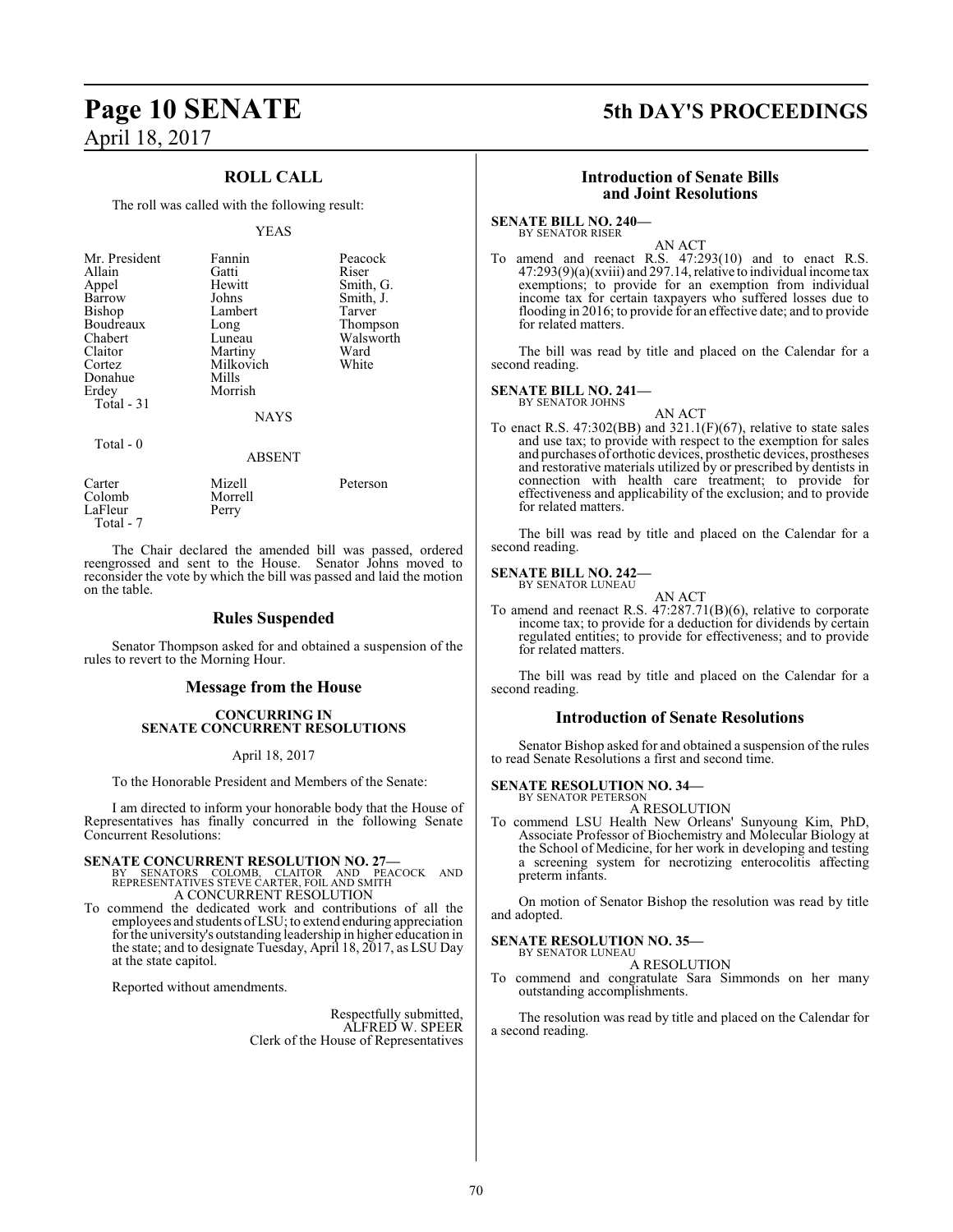## **5th DAY'S PROCEEDINGS Page 11 SENATE**

### **Introduction of Senate Concurrent Resolutions**

### **SENATE CONCURRENT RESOLUTION NO. 33—** BY SENATOR PEACOCK

A CONCURRENT RESOLUTION

To designate May 17, 2017, as Diffuse Intrinsic Potine Glioma Awareness Day in the state of Louisiana and to raise awareness of this devastating childhood cancer.

The resolution was read by title and placed on the Calendar for a second reading.

### **SENATE CONCURRENT RESOLUTION NO. 34—** BY SENATOR PEACOCK

A CONCURRENT RESOLUTION

To commend the librarians, staff, and administrators of the Shreve Memorial Library upon receipt of the designation, "Most Impressive Library in the state of Louisiana" from Reader's Digest.

The resolution was read by title and placed on the Calendar for a second reading.

### **SENATE CONCURRENT RESOLUTION NO. 35—** BY SENATOR PEACOCK

A CONCURRENT RESOLUTION

To commend Seborn E. Woods, MD upon his lengthy career as an extraordinary physician of internal medicine and to congratulate him on the occasion of his retirement.

The resolution was read by title and placed on the Calendar for a second reading.

### **Message from the House**

### **ASKING CONCURRENCE IN HOUSE CONCURRENT RESOLUTIONS**

April 18, 2017

To the Honorable President and Members of the Senate:

I am directed to inform your honorable body that the House of Representatives has finally passed and asks your concurrence in the following House Concurrent Resolutions:

HCR No. 38

Respectfully submitted, ALFRED W. SPEER Clerk of the House of Representatives

### **House Concurrent Resolutions on First Reading**

### **HOUSE CONCURRENT RESOLUTION NO. 38—**

BY REPRESENTATIVE TERRY BROWN A CONCURRENT RESOLUTION To commend Sergeant Scott Bullitt on his exemplary service to and sacrifice for Louisiana.

The resolution was read by title and placed on the Calendar for a second reading.

### **Petitions, Memorials and Communications**

April 18, 2017

The following petitions, memorials and communications were received and read:

### **LOUISIANA ASSOCIATION OF INDEPENDENT COLLEGES AND UNIVERSITIES, INC.**

March 1, 2017

The Honorable John A. Alario Jr. Senate President State Capitol P. O. Box 94062 Baton Rouge, LA 70804

Dear President Alario:

In accordance with R.S. 42:1132, the presidents or their designees of Centenary College, Dillard University, Franciscan Missionaries of Our Lady University, Louisiana College, Loyola University, NewOrleans Baptist Theological Seminary, Saint Joseph Seminary College, Tulane University, University of Holy Cross and Xavier University constitute the nominating committee for the Louisiana Board of Ethics. By law, this nominating committee must submit at least five names to the Louisiana Senate for its consideration as Board of Ethics members whenever a vacancy occurs or terms expire.

The nominating committee met on February 27, 2017 on the campus of Franciscan Missionaries ofOur LadyUniversityand voted to recommend these individuals.

As required by law, we are submitting to you on this date, March 1, 2017, the names of the nominees for election by the Louisiana Senate. We consider it an honor to participate in the nomination process of this extremely important board.

Thank you.

Sincerely, MARY ANN COLEMAN President, LAICU Designee

**Louisiana State Board of Ethics Nominees submitted for election by Louisiana Senate March 1, 2017**

### **Senate A**

**Robert V. McAnelly (Incumbent)** 1136 Richland Ave. Baton Rouge, LA 70806

**Philip Caples** 271 Highway 1207 Deville, LA 71328

**Robert A. Collins** 3443 Esplanade Avenue, Apt. 249 New Orleans, LA 70119

**Eunice McCarney** 12329 Warwick Ave. Baton Rouge, LA 70815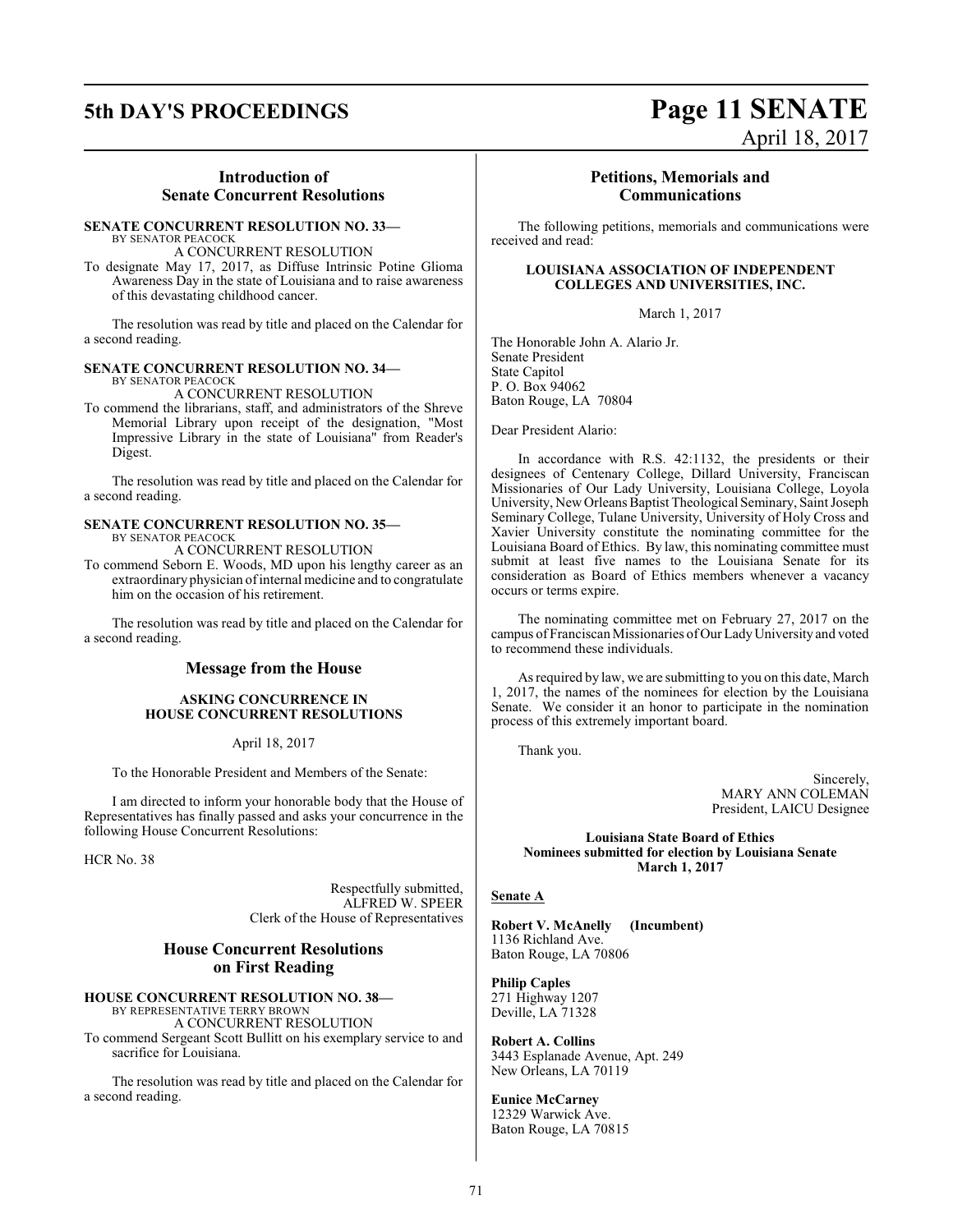## **Page 12 SENATE 5th DAY'S PROCEEDINGS**

**Mary Ellen Roy** 900 4th Street New Orleans, LA 70130 **Louisiana State Board of Ethics Nominees submitted for election by Louisiana Senate March 1, 2017 Senate B Charles Emile Bruneau Jr. (Incumbent)** 6979 Argonne Blvd. New Orleans, LA 70124 **Michelle Carriere** 4013 S. Ramsey Dr. Baton Rouge, LA 70808 **Mathew Kent Glover** 702 3rd Street Morgan City, LA 70380 **Sandra A. McCalla** 10995 Ashland Way Shreveport, LA 71106 **Donald M. Meltzer** 1722 Pollard Parkway Baton Rouge, LA 70808 **Privileged Report of the Committee on Senate and Governmental Affairs ENROLLMENTS** Senator Peterson, Chairman on behalf of the Committee on Senate and Governmental Affairs, submitted the following report: April 18, 2017 To the President and Members of the Senate: I am directed by your Committee on Senate and Governmental Affairs to submit the following report: The following Senate Concurrent Resolutions have been properly enrolled: **SENATE CONCURRENT RESOLUTION NO. 4—** BY SENATOR MILLS AND REPRESENTATIVE HUVAL A CONCURRENT RESOLUTION To commend the family court for the parish of East Baton Rouge for successfully utilizing litter abatement in lieu of imprisonment in certain circumstances of unpaid child support and to urge and request courts across the state to exercise this option when appropriate. **SENATE CONCURRENT RESOLUTION NO. 7—** BY SENATOR PEACOCK AND REPRESENTATIVE SEABAUGH A CONCURRENT RESOLUTION To commend and congratulate the faculty, students, and Parent Teacher Association of Fairfield Elementary Magnet School of Shreveport upon receipt of the 2016-2018 National Parent Teacher Association (PTA) School of Excellence Award. **SENATE CONCURRENT RESOLUTION NO. 8—** BY SENATOR PEACOCK AND REPRESENTATIVE CARMODY A CONCURRENT RESOLUTION To commend the Foster Grandparent Volunteer Program for its thirty-six years of exceptional community service performed on behalf of the special needs of youth residing in the parishes of Caddo and Bossier. **SENATE CONCURRENT RESOLUTION NO. 9—** BY SENATORS JOHNS, MORRISH AND JOHN SMITH AND<br>REPRESENTATIVES ABRAHAM, DANAHAY, DWIGHT, FRANKLIN,<br>GUINN,HENSGENSANDHILL A CONCURRENT RESOLUTION To commend Mayor Randy Roach for his years of public service to the city of Lake Charles and to the state of Louisiana. **SENATE CONCURRENT RESOLUTION NO. 10—** BY SENATOR JOHNS AND REPRESENTATIVE MORENO A CONCURRENT RESOLUTION To recognize May 3, 2017, as "Purple and Teal Day" in the state of Louisiana. **SENATE CONCURRENT RESOLUTION NO. 11—** BY SENATOR MORRISH AND REPRESENTATIVE GUINN A CONCURRENT RESOLUTION To designate October as Eczema Awareness Month in Louisiana. **SENATE CONCURRENT RESOLUTION NO. 12—** BY SENATOR BOUDREAUX AND REPRESENTATIVE PIERRE A CONCURRENT RESOLUTION To commend and congratulate the Lafayette Christian Academy Lady Knights basketball team on winning the 2017 Louisiana High School Athletic Association Division IV state championship. **SENATE CONCURRENT RESOLUTION NO. 13—** BY SENATORS BOUDREAUX AND CORTEZ AND REPRESENTATIVE PIERRE A CONCURRENT RESOLUTION To commend and congratulate head coach Michael Lotief of the University of Louisiana at Lafayette softball team upon the occasion of earning the seven hundredth win of his head coaching career at the school. **SENATE CONCURRENT RESOLUTION NO. 14—** BY SENATOR BOUDREAUX AND REPRESENTATIVE PIERRE A CONCURRENT RESOLUTION To commend and congratulate the Lafayette Christian Academy Knights boys' basketball team on winning the 2017 Louisiana High School Athletic Association Division IV state championship. **SENATE CONCURRENT RESOLUTION NO. 15—** BY SENATORS PEACOCK, ALARIO, ALLAIN, APPEL, BARROW,<br>BISHOP, BOUDREAUX, CARTER, CHABERT, CLAITOR, COLOMB,<br>CORTEZ, DONAHUE, ERDEY, FANNIN, GATTI, HEWITT, JOHNS,<br>LAFLEUR, LAMBERT, LONG, LUNEAU, MARTINY, MILKOVICH,<br>MILLS, MIZE WARD AND WHITE AND REPRESENTATIVES CARMODY, HORTON AND SEABAUGH A CONCURRENT RESOLUTION To commend the commanders, officers, and airmen of Barksdale Air Force Base upon receipt of the annual Commander in Chief Award for Installation Excellence from the United States Department of Defense. **SENATE CONCURRENT RESOLUTION NO. 16—** BY SENATOR THOMPSON AND REPRESENTATIVE FALCONER A CONCURRENT RESOLUTION To commend and congratulate the people of Canada on their nation's 150th Anniversary of Confederation and on the Consulate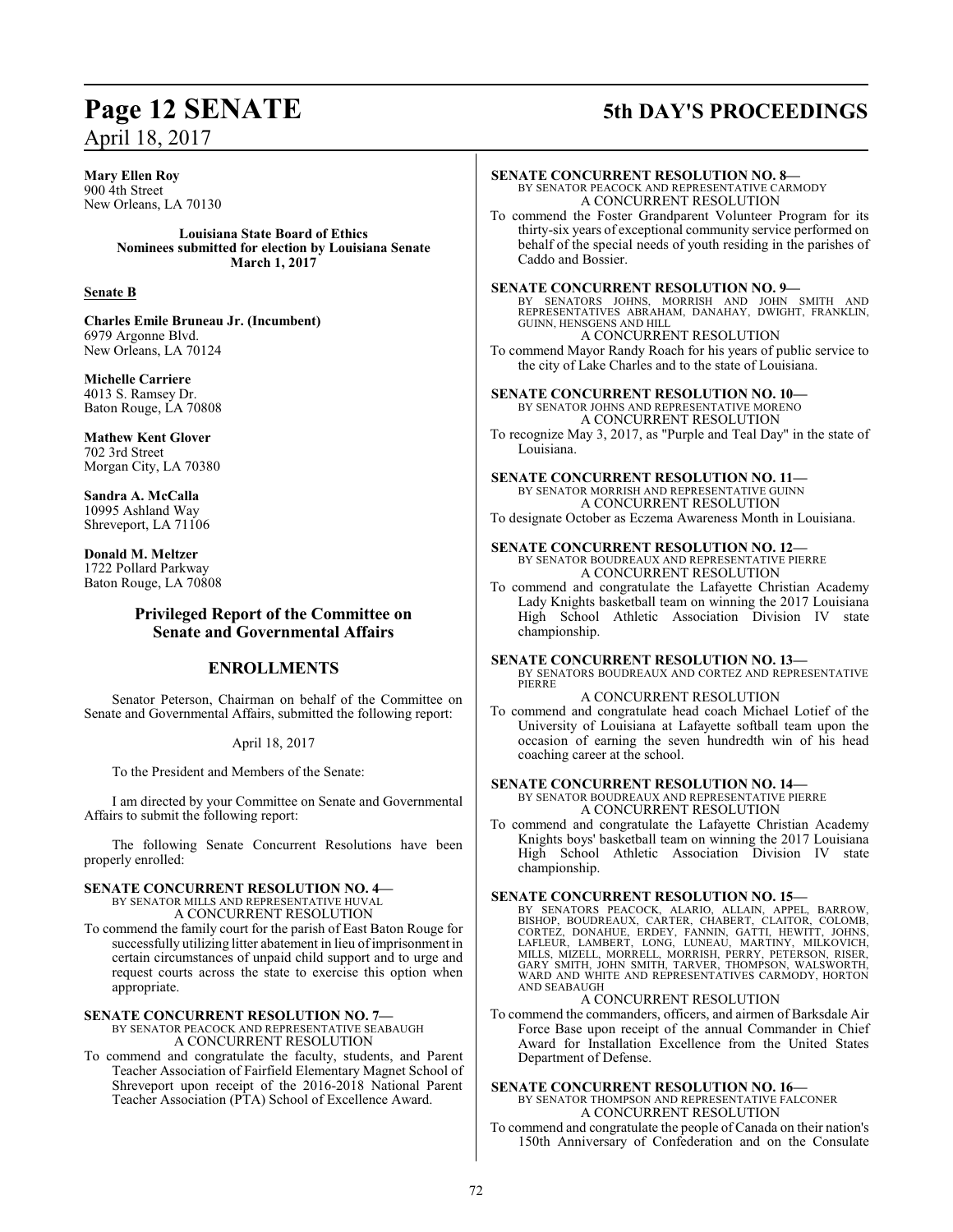### **5th DAY'S PROCEEDINGS Page 13 SENATE** April 18, 2017

General of Canada's 50th anniversary of diplomatic representation to Louisiana.

**SENATE CONCURRENT RESOLUTION NO. 17—** BY SENATOR HEWITT AND REPRESENTATIVE CROMER A CONCURRENT RESOLUTION To commend the Slidell Republican Women's Club on the occasion of its fiftieth anniversary as a valuable asset in supporting and being committed to the Republican party and its candidates.

### **SENATE CONCURRENT RESOLUTION NO. 18—** BY SENATOR HEWITT AND REPRESENTATIVE PEARSON

A CONCURRENT RESOLUTION To commend the Louisiana Developmental Disabilities Council and its grassroots advocacy network, LaCAN, and designate April

26, 2017, as "Disability Rights Day" in Louisiana.

### **SENATE CONCURRENT RESOLUTION NO. 19—**

BY SENATORS HEWITT, ALARIO, ALLAIN, APPEL, BARROW, BISHOP, BOUDREAUX, CARTER, CHABERT, CLAITOR, COLOMB, CORTEZ, DONAHUE, ERDEY, FANNIN, GATTI, JOHNS, LAFLEUR, LAMBERT,<br>LONG, LUNEAU, MARTINY, MILKOVICH, MILLS, MIZELL, MORRELL,<br>MORRISH, PEACOCK, PERRY, PETERSON, RISER, GARY SMITH, JOHN SMITH, TARVER, THOMPSON, WALSWORTH, WARD AND WHITE A CONCURRENT RESOLUTION

To commend Randy K. Haynie upon receipt ofthe Outstanding Eagle Scout Award and to recognize his professional accomplishments and community service.

### **SENATE CONCURRENT RESOLUTION NO. 20—**

BY SENATOR HEWITT AND REPRESENTATIVE CROMER A CONCURRENT RESOLUTION

To designate the first week of December as "Shop Local Artists Week" in Louisiana.

### **SENATE CONCURRENT RESOLUTION NO. 23—**

BY SENATOR MIZELL AND REPRESENTATIVE WHITE A CONCURRENT RESOLUTION

To declare May 26, 2017, "John Wayne Day" at the Legislature in recognition of the legacy of an American film icon and of the work of the John Wayne Foundation in the fight against cancer.

### **SENATE CONCURRENT RESOLUTION NO. 24—**

BY SENATORS GATTI, PEACOCK AND TARVER AND REPRESENTATIVES CARMODY, HORTON,JENKINS, REYNOLDS AND SEABAUGH

### A CONCURRENT RESOLUTION

To express the sincere condolences of the Legislature of Louisiana upon the death of Don Martin Whittington, a lifelong resident of Benton, Louisiana and a man who loved his family and made countless contributions to his community.

> Respectfully submitted, KAREN CARTER PETERSON Chairman

The foregoing Senate Concurrent Resolutions were signed by the President of the Senate.

### **Message from the House**

### **SIGNED HOUSE CONCURRENT RESOLUTIONS**

### April 18, 2017

To the Honorable President and Members of the Senate:

I am directed to inform your honorable body that the Speaker of the House of Representatives has signed the following House Concurrent Resolutions:

### **HOUSE CONCURRENT RESOLUTION NO. 32—**

BY REPRESENTATIVES LEOPOLD, ABRAHAM, ABRAMSON,AMEDEE, ANDERS, ARMES, BACALA, BAGLEY, BAGNERIS, BARRAS,<br>BERTHELOT, BILLIOT, BISHOP, BOUIE, BROADWATER, CHAD<br>BROWN,TERRY BROWN,CARMODY,CARPENTER,GARY CARTER,<br>ROBBY CARTER, STEVE CARTER,CHANEY,CONNICK,COUSSAN,<br>COX,CROMER,DANAHAY,DA HOFFMANN, HOLLIS, HORTON, HOWARD, HUNTER, HUVAL, IVEY,<br>JACKSON, JAMES, JEFFERSON, JENKINS, JOHNSON, JONES, JORDAN,<br>NANCY LANDRY, TERRY LANDRY, LEBAS, LEGER, LYONS, MACK,<br>MAGEE, MARCELLE, MARINO, MCFARLAND, MIGUEZ, DUSTIN<br>M SHADOIN, SIMON, SMITH, STAGNI, STEFANSKI, STOKES, TALBOT, THIBAUT, THOMAS, WHITE, AND ZERINGUE

### A CONCURRENT RESOLUTION

To express the condolences of the Legislature of Louisiana upon the death of Herman Bernard "Barney" Schoenberger of Plaquemines Parish.

and asked that the President of the Senate affix his signature to the same.

> Respectfully submitted, ALFRED W. SPEER Clerk of the House of Representatives

The House Concurrent Resolutions contained herein were signed by the President of the Senate.

### **ATTENDANCE ROLL CALL**

### YEAS

Mr. President Fannin Morrish<br>Allain Gatti Peacock Allain Gatti Peacock<br>
Appel Hewitt Riser Appel Hewitt<br>Barrow Johns Barrow Johns Smith, G.<br>Bishop LaFleur Smith, J. Boudreaux Lamb<br>Carter Long Carter Long Thompson<br>Chabert Luneau Walsworth Chabert Luneau Walsworth Cortez Milkovich White Donahue<br>Erdey Total - 34

LaFleur Smith, J.<br>Lambert Tarver Martiny Mizell

NAYS

ABSENT

Total - 0

Colomb Perry<br>Morrell Peters Total - 4

Peterson

**Leaves of Absence**

The following leaves of absence were asked for and granted:

| Colomb 1 Day |       | Morrell 1 Day  |  |
|--------------|-------|----------------|--|
| Perry        | 1 Day | Peterson 1 Day |  |